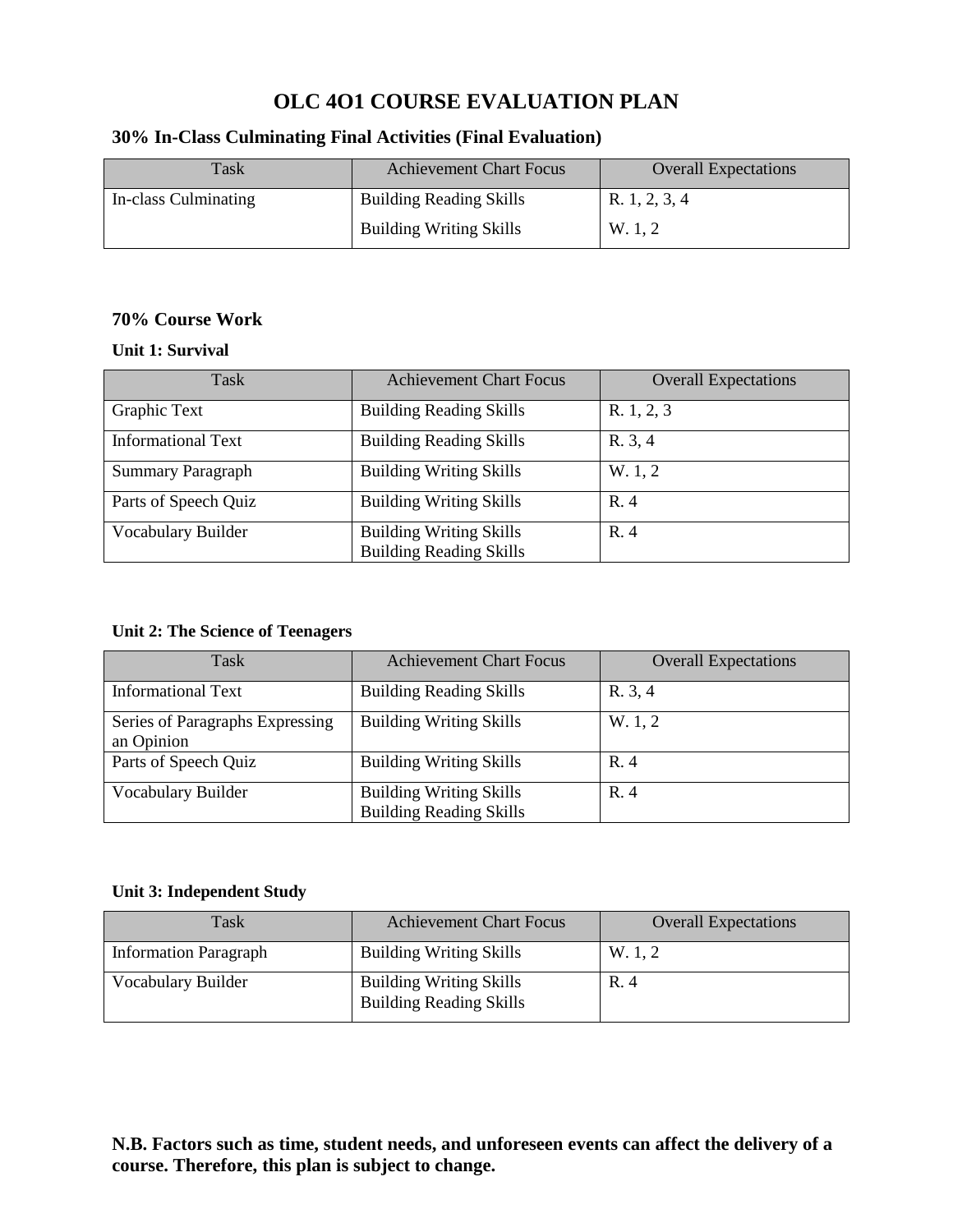#### **Unit 4: Current Events**

| Task                                          | <b>Achievement Chart Focus</b>                                   | <b>Overall Expectations</b> |
|-----------------------------------------------|------------------------------------------------------------------|-----------------------------|
| Graphic Text                                  | <b>Building Reading Skills</b>                                   | R. 1, 2, 3                  |
| News Report                                   | <b>Building Writing Skills</b>                                   | W. 1, 2                     |
| <b>Informational Text</b>                     | <b>Building Reading Skills</b>                                   | R. 1, 3, 4                  |
| Series of Paragraphs Expressing<br>an Opinion | <b>Building Writing Skills</b>                                   | W. 1, 2                     |
| Parts of Speech Quiz                          | <b>Building Writing Skills</b>                                   | R. 4                        |
| Vocabulary Builder                            | <b>Building Writing Skills</b><br><b>Building Reading Skills</b> | R. 4                        |

## **Unit 5: Crime and Punishment**

| Task                      | <b>Achievement Chart Focus</b>                                   | <b>Overall Expectations</b> |
|---------------------------|------------------------------------------------------------------|-----------------------------|
| Narrative Text            | <b>Building Reading Skills</b>                                   | R. $1, 2, 3, 4$             |
| <b>Informational Text</b> | <b>Building Reading Skills</b>                                   | R. 3, 4                     |
| News Report               | <b>Building Writing Skills</b>                                   | W. 1, 2                     |
| Graphic Text              | <b>Building Reading Skills</b>                                   | R. 1, 2, 3                  |
| Vocabulary Builder        | <b>Building Writing Skills</b><br><b>Building Reading Skills</b> | R.4                         |

# **Unit 6: Navigating the 21st Century**

| Task                      | <b>Achievement Chart Focus</b>                                   | <b>Overall Expectations</b> |
|---------------------------|------------------------------------------------------------------|-----------------------------|
| Graphic Text              | <b>Building Reading Skills</b>                                   | R. 1, 2, 3                  |
| Narrative Text            | <b>Building Reading Skills</b>                                   | R. 1, 2, 3, 4               |
| <b>Informational Text</b> | <b>Building Reading Skills</b>                                   | R. 3, 4                     |
| Parts of Speech Quiz      | <b>Building Writing Skills</b>                                   | R. 4                        |
| Vocabulary Builder        | <b>Building Writing Skills</b><br><b>Building Reading Skills</b> | R. 4                        |

#### **Unit 7: Portfolio**

| Task                     | <b>Achievement Chart Focus</b>                    | <b>Overall Expectations</b> |
|--------------------------|---------------------------------------------------|-----------------------------|
| Completed Portfolio      | Understanding and Assessing<br>Growth in Literacy | L. $1, 2, 3$                |
| <b>Reflection Pieces</b> | Understanding and Assessing<br>Growth in Literacy | L. 4                        |

**N.B. Factors such as time, student needs, and unforeseen events can affect the delivery of a course. Therefore, this plan is subject to change.**